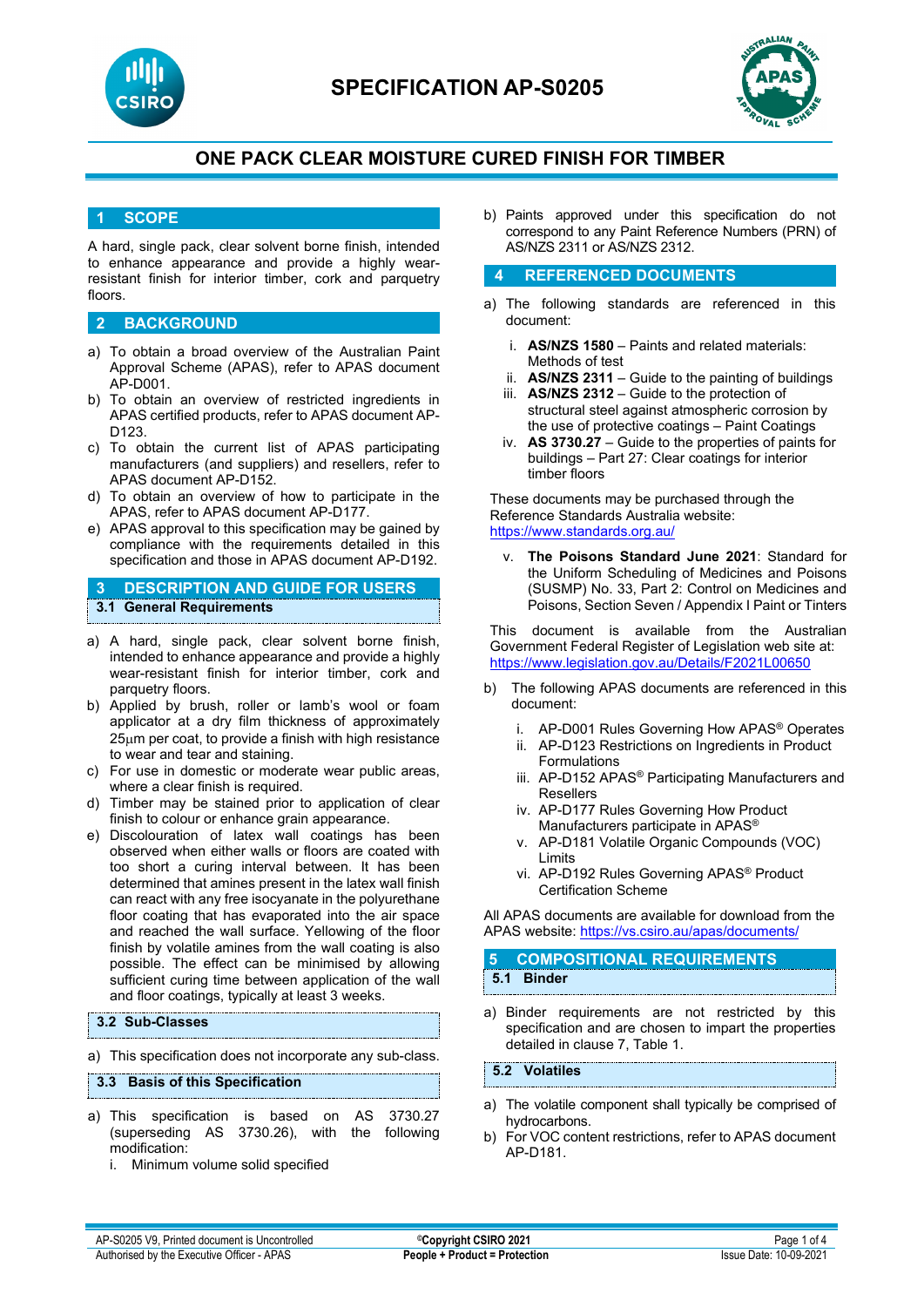



#### a) Not applicable.

**5.3 Pigmentation**

# **6 PRODUCT APPROVAL REQUIREMENTS**

**6.1 General Requirements**

a) The product and its application for approval shall comply with the relevant requirements of APAS document AP-D192 during the life of the approval.

#### **6.2 Technical Requirements**

- a) The product shall comply with **all** the requirements of clause 7, Table 1 below.
- b) The manufacturers own quality control schedule of tests and limits shall be allowed subject to the approval of the Executive Officer (EO), APAS.
- c) On request, the EO may request the results of the tests for a batch and compare these with previous batches.
- d) Density and non-volatile content by weight (NVCW) figures for each production batch of the approved product shall be within ±3% of the actual (not theoretical) figures quoted in the original product approval submission (APAS document AP-D139).
- e) Subject to compliance with all the requirements of this specification, the level of Approval appropriate to the application shall be given to the system.

#### **6.3 Health and Safety Requirements**

- a) The manufacturer's Safety Data Sheet (SDS) must be studied closely prior to using the product and complied with during use of the product.
- b) Products covered by this specification contain hydrocarbon solvents, therefore the paint is considered flammable and should be stored away from all sources of heat or ignition.
- c) Containers should be resealed immediately after use and good ventilation provided during use to minimise the risk of fire or explosion and the long-term toxic effects of absorption of the vapour into the lungs.
- d) Care should be taken to avoid contact with the skin by the use of protective clothing and barrier cream. All pumping equipment should be adequately earthed. A full-face air fed respirator should be used when spraying.
- e) Products intended for sale in Australia shall comply with all the requirements of the SUSMP. Products intended for sale in other countries shall comply with all local WHS and environmental requirements.
- f) The product shall comply with all requirements of clause 6.3 and 6.4 of APAS document AP-D192.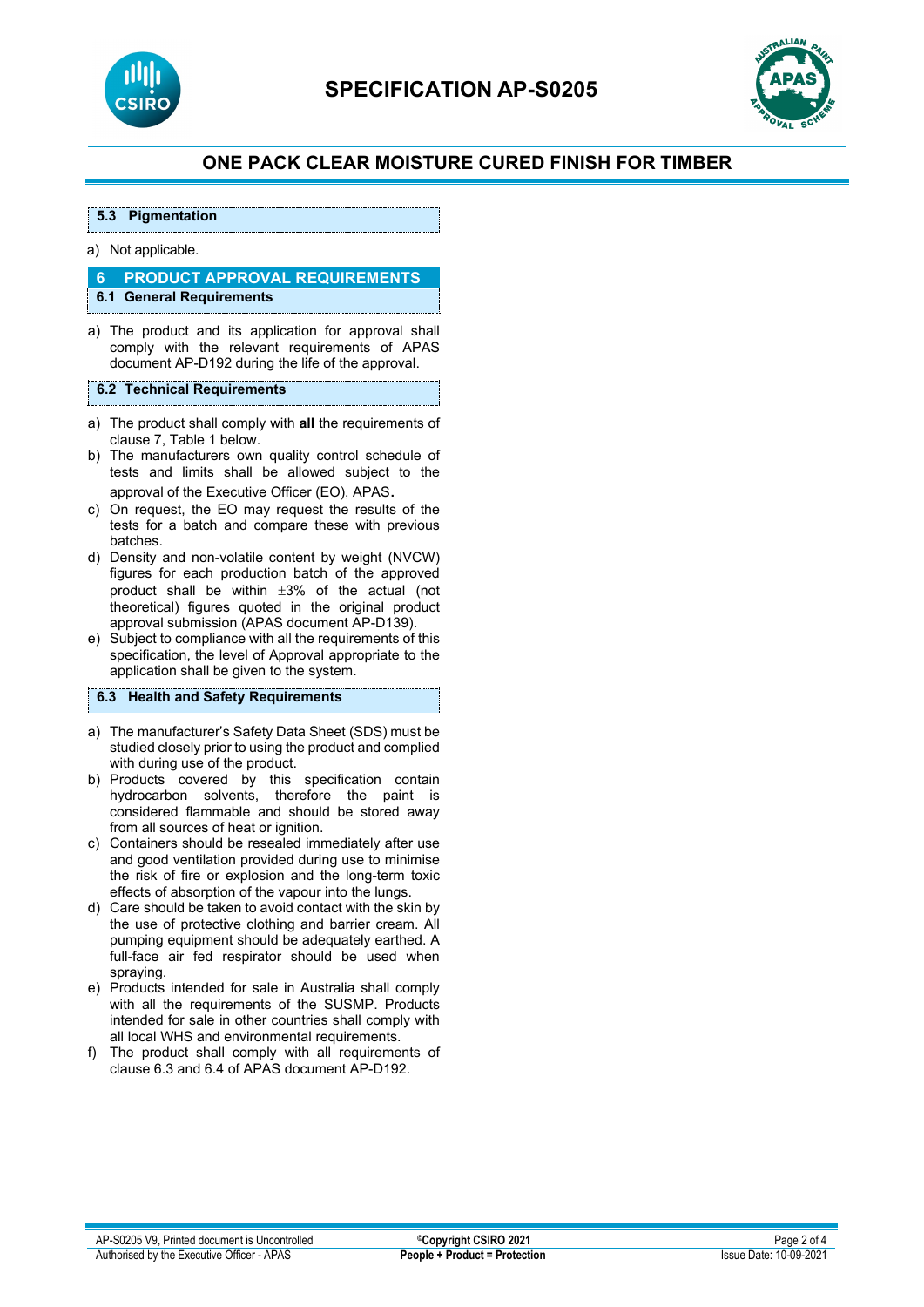



# **7 TABLE 1: PERFORMANCE PROPERTIES**

| <b>TEST</b>                                       | <b>AS/NZS</b><br>1580<br><b>METHOD</b> | <b>REQUIREMENTS</b>                                                                                                                                             |
|---------------------------------------------------|----------------------------------------|-----------------------------------------------------------------------------------------------------------------------------------------------------------------|
| <b>General Requirements</b>                       | AS 3730.27                             | Shall comply with all the requirements of clause 5 Typical<br><b>Properties and Characteristics.</b><br>All results shall be reported.                          |
| Non-volatile Content by Volume<br>(Volume Solids) | 301.2                                  | Minimum 35%.<br>Volume solids maybe determined theoretically from raw material data<br>except where solid constituents incorporate sealed air voids.            |
| <b>Specular Gloss</b>                             | 602.2                                  | Maximum 50 units at $60^\circ$ .                                                                                                                                |
| <b>VOC Content</b>                                | <b>APAS</b><br>AP-D181                 | Refer to APAS document AP-D181 for method and limits.<br>If the APAS specification is not listed on AP-D181, a declaration of<br>VOC content is still required. |